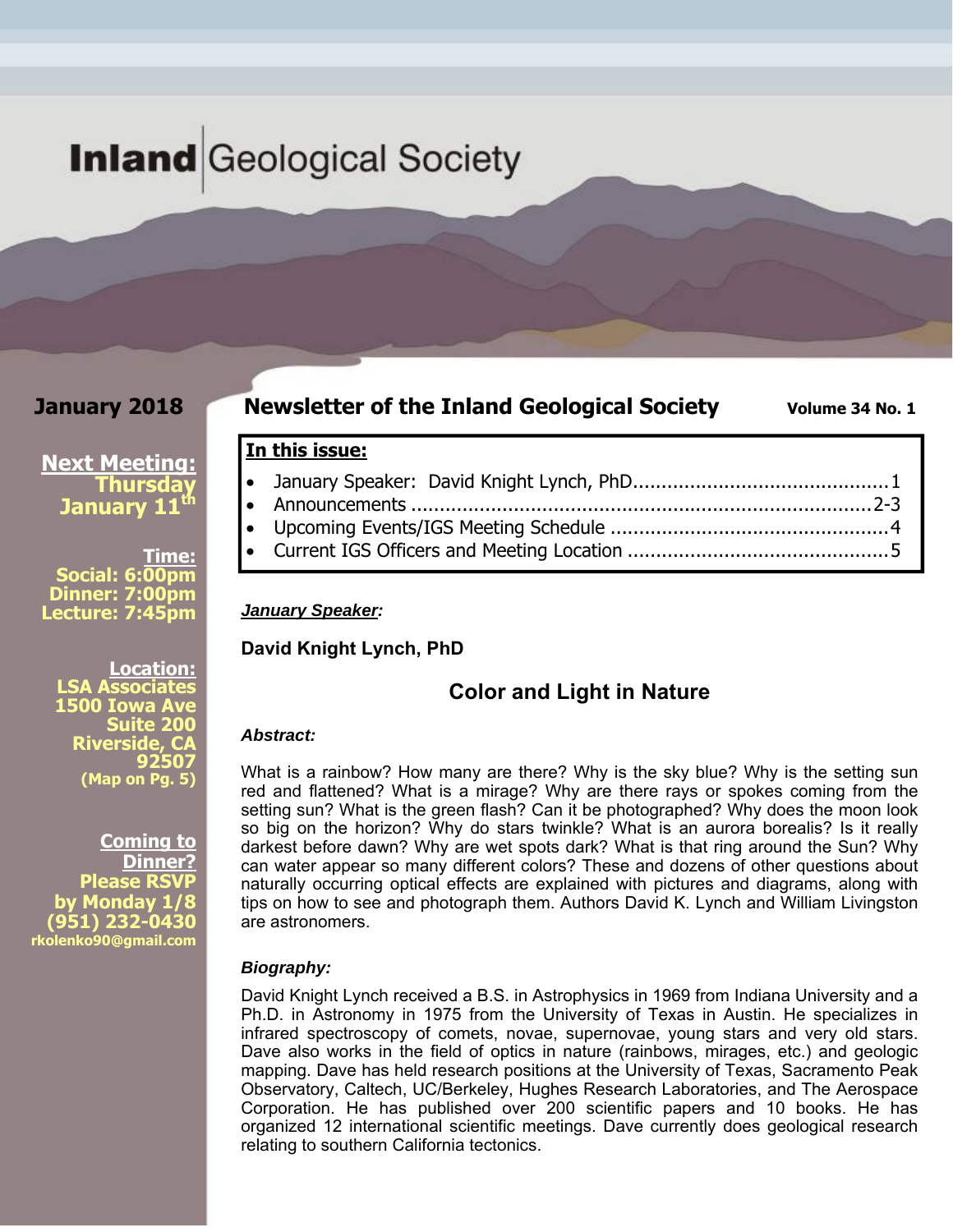

**SAVE THE DATES** 

32nd Annual



# **Desert Symposium** and Field Trip

Symposium: April 20-21, 2018 Zzyzx, CA **Field Trip: April 22-23, 2018** 

Theme: Against the current: Mojave River from sink to source: Hydrology and structural influences along Mojave Desert drainage systems.

Share your desert research with an oral or poster presentation. We encourage students to attend and compete for the **Adams Best Student Presentation Award.** 

Abstract deadline (for all presentations): 20 Jan 2018 **Final Paper submission deadline:** 20 Feb 2018 **Registration deadline:** 10 Apr 2018

The field trip will camp at Owl Canyon Sunday night (Apr 22). A third-day informal trip will be held in the **Barstow area.** 



For more information please visit DesertSymposium.org



The 2018 Desert Symposium is being held in cooperation with the Desert Studies Center, California State University, Fullerton.

### !! CALL FOR PAPERS!! 32<sup>nd</sup> Annual Desert Symposium

Note submittal deadlines in Symposium flyer (this page).

Please review "Information for Authors" on the DS website (www.desertsymposium.org). An example of manuscript style can be seen in the 2016 Symposium volume at http://nsm.fullerton.edu/dsc/desert-studies-centeradditional-information.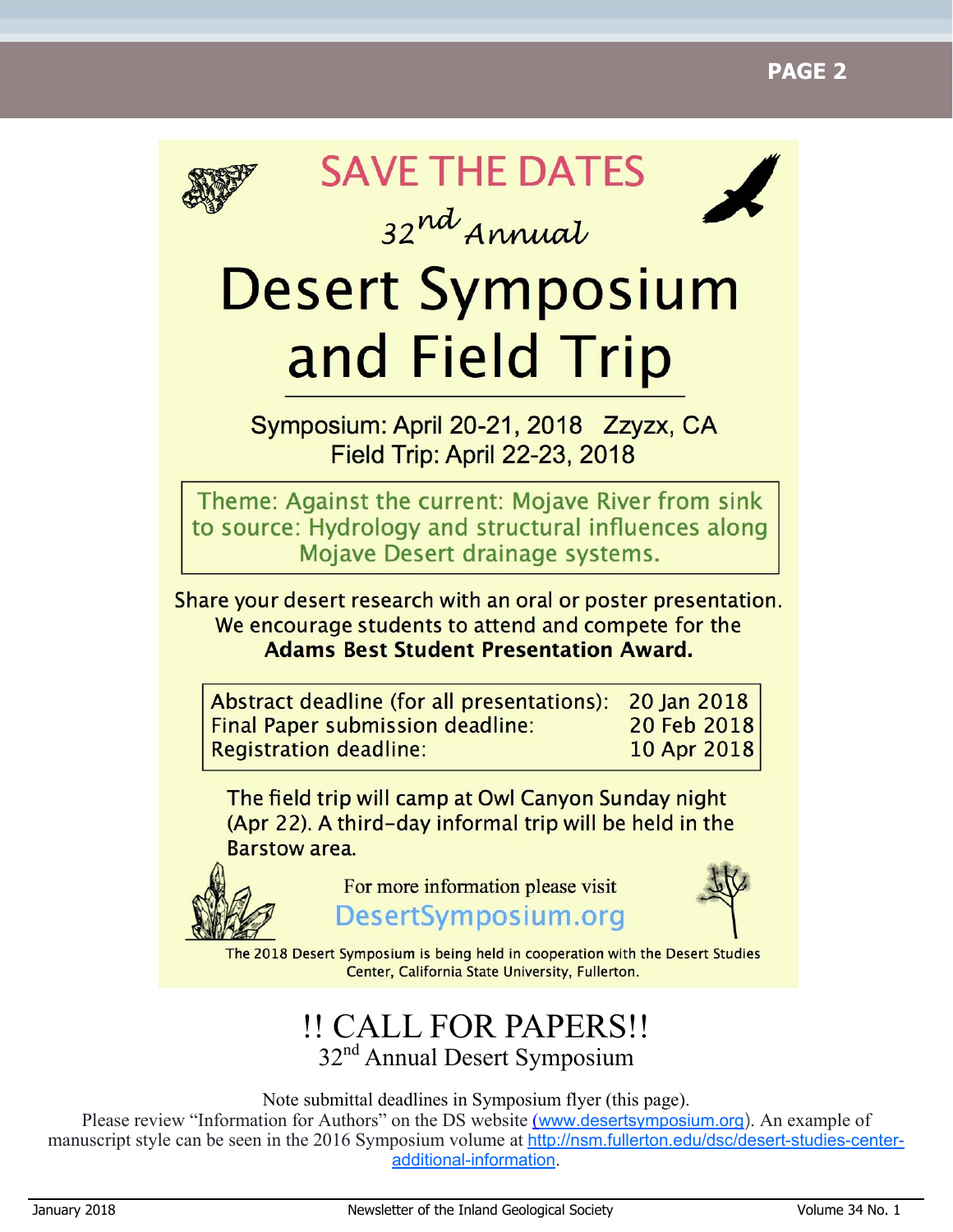### **Student Scholarship, Grant and Internship Opportunities**

Many professional organizations offer funding opportunities to students including travel grants to meetings, scholarships and grants for education or research, and employment internships. While scholarships are generally open only to members of the awarding organization, some organizations have free student memberships and a few do not require membership. Check all requirements carefully!

Several upcoming scholarship, grant and internship opportunities are listed below, but many more are available.

Several scholarship and internship announcements have been posted on the **Southern California Earthquake Center (SCEC)** website. For additional information, go to https://www.scec.org/ and click the link for Announcements.

**The Geological Society of America (GSA)** has undergraduate and graduate grants and scholarships available with submittal dates beginning December 1st. For additional information, go to www.geosociety.org; select Education & Careers, Grants & Scholarships.

**The American Geosciences Institute (AGI)** has scholarships and internships available. For additional information, go to www.americangeosciences.org; select Programs, Workforce, For Students.

**The Association of Environmental and Engineering Geologists (AEG)** offers various scholarships and awards with application deadlines of February 1st. For additional information, go to www.aegweb.org; select Students/Educators, Scholarships/Grants.

**The American Institute of Professional Geologists (AIPG)** offers student scholarship awards. For additional information, go to www.aipg.org; select Students, Student Resources.

Look for other opportunities with professional organizations related to your field of interest.

#### **AEG Student Chapter Grant Applications Due January 31**

Are you a member of an AEG student chapter? Don't miss a chance for your student chapter to apply for one of two competitive \$250 grants to put toward chapter activities! Previous recipients were awarded the grant based on their balanced combination of applied environmental and engineering geology activities, advocacy and financial need.

Visit the Student Chapter Details page on the AEG website to download the grant application.

### **Get Your IGS Coffee Mug!**

IGS will now be selling IGS coffee mugs at the monthly meetings. They will be on sale for \$10.

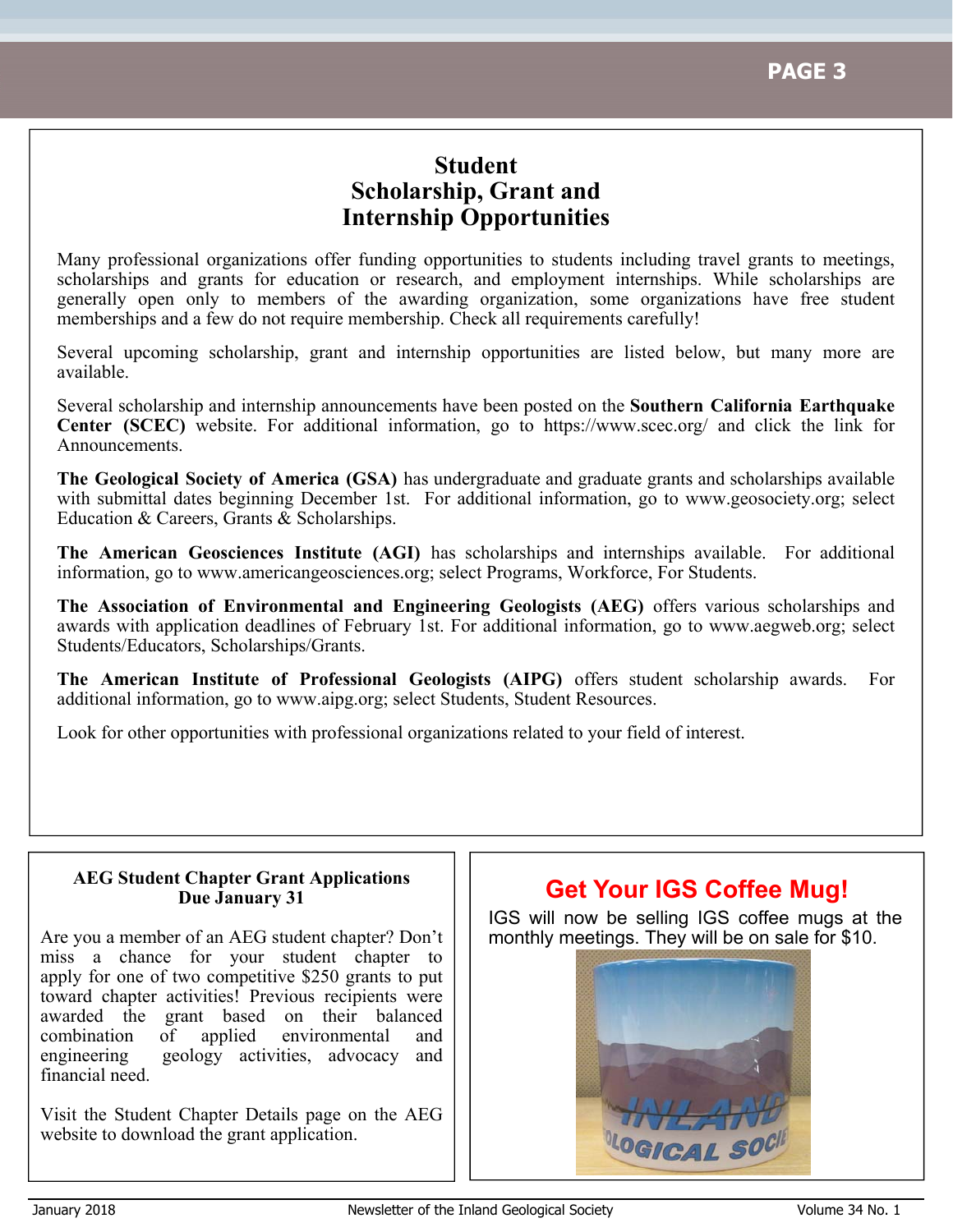### **Upcoming Meetings/Events**

#### **Inland Geological Society**

The Inland Geological Society typically meets the first Wednesday or Thursday of each month. The February meeting will be held on Wednesday, February 7th. Dylan Terry will speak on "*Geochemical analysis of obsidians and* rhyolites of the Inyo Domes." For more information, visit our website at www.inlandgeo.org.

#### **South Coast Geological Society**



Monthly dinner meetings are typically the 1st Monday of the month. The January meeting has not been announced yet. For more information, visit the association website at www.southcoastgeo.org.

#### **AEG—Southern California Section**



The next meeting of the AEG— Southern California Section has not been announced yet. For more information, visit the association website at www.aegsc.org.

#### **AEG—Inland Empire Chapter**



Monthly dinner meetings are typically the third Wednesday of the<br>month at Pinnacle Peak at Pinnacle Peak Steakhouse, 2533 S. La Cadena Drive, Colton. The January meeting will be held on Wednesday, January 17th, at 6:30

pm. Dr. Norman Meek, Chair of the Geography Department at CSU San Bernardino, will present "A brief (750,000 year) history of the Mojave River." For more information, visit the association website at www.aegsc.org/chapters/ inlandempire.

#### **Rock & Gem Shows—various locations**

Various rock and mineral shows will be held throughout southern California. To find one near you, visit www.rockngem.com, then select the Show Dates tab.

#### **San Diego Association of Geologists**



Jan. 10th at the Marina Village Conference Center Catalina Room, San Diego. Dr. Barry Keller will speak on "Geologic and Climate Factors Affecting Fish Speciation, Lauca River, South American Altiplano". For more information, visit the association website at www.sandiegogeologists.org.

#### **Los Angeles Basin Geological Society**



Monthly lunch meetings are typically the 4th Thursday of the month from 11:30 am to 1:00 pm at the Willow Street Conference Center, 4101 E. Willow Street, Long Beach. The next meeting of the Los Angeles Basin Geology

Society has not been announced yet. For more information, visit the association website at www.labgs.org.